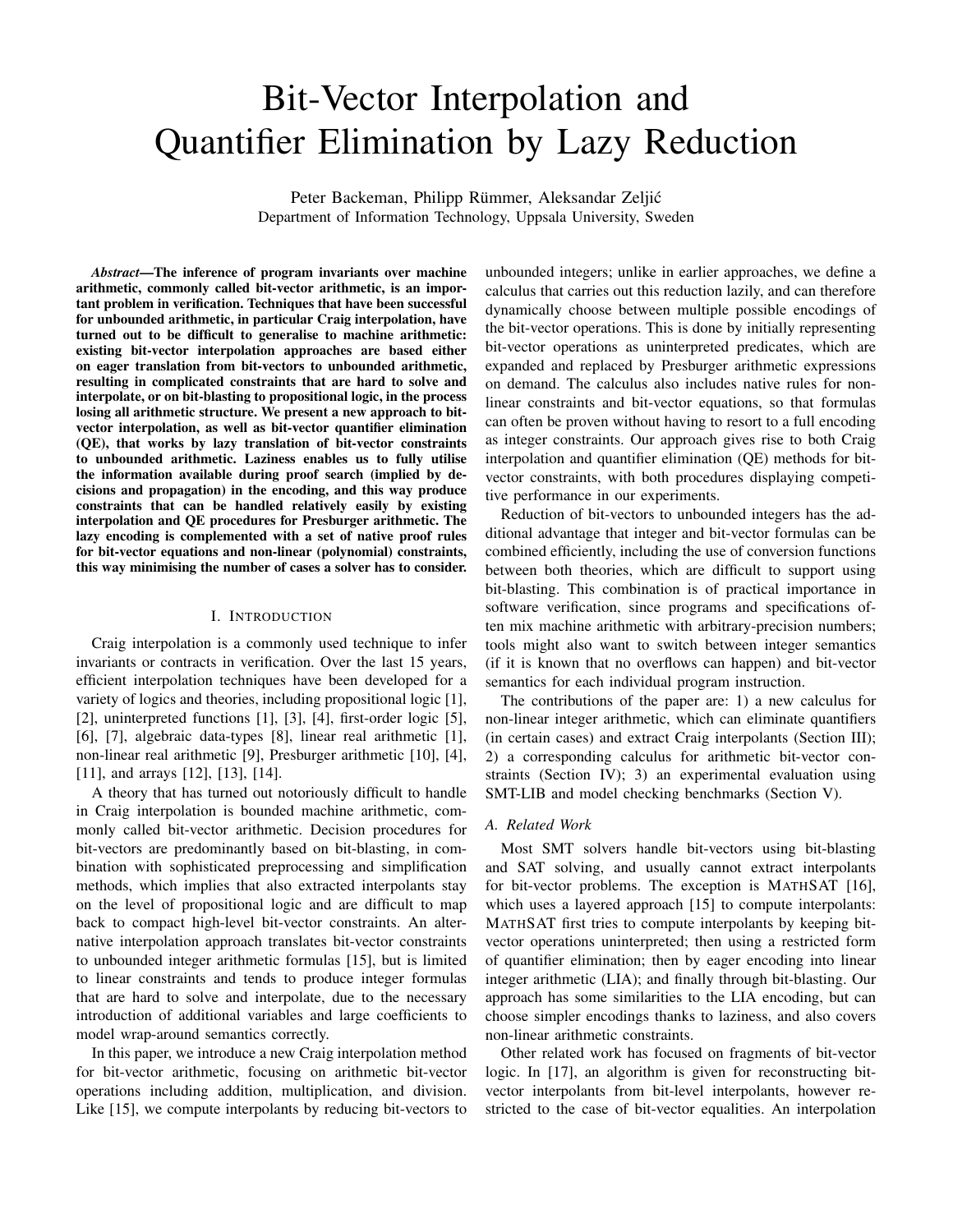procedure based on a set of tailor-made (but incomplete) rewriting rules for bit-vectors is given in [\[18\]](#page-9-17).

# II. PRELIMINARIES: THE BASE LOGIC

We formulate our approach on top of a simple logic of Presburger arithmetic constraints combined with uninterpreted predicates, introduced in [\[19\]](#page-9-18) and extended in [\[4\]](#page-9-3), [\[10\]](#page-9-9) to support Craig interpolation. Let x range over an infinite set  $X$ of variables, c over an infinite set  $C$  of constants, p over a set P of uninterpreted predicates with fixed arity, and  $\alpha$  over the set  $Z$  of integers. The syntax of terms and formulae is defined by the following grammar:

$$
\phi ::= t = 0 | t \le 0 | p(t, ..., t) | \phi \wedge \phi | \phi \vee \phi | \neg \phi | \forall x. \phi | \exists x. \phi
$$
  

$$
t ::= \alpha | c | x | \alpha t + \dots + \alpha t
$$

The symbol  $t$  denotes terms of linear arithmetic. Substitution of a term t for a variable x in  $\phi$  is denoted by  $[x/t]\phi$ ; we assume that variable capture is avoided by renaming bound variables as necessary. For simplicity, we sometimes write  $s = t$  as a shorthand of  $s - t = 0$ , inequality  $s \leq t$  for s − t ≤ 0, and  $\forall c.\phi$  as a shorthand of  $\forall x.[c/x]\phi$  if c is a constant. The abbreviation true (false) stands for the equality  $0 = 0$  (1 = 0), and the formula  $\phi \rightarrow \psi$  abbreviates  $\neg \phi \lor \psi$ . Semantic notions such as structures, models, satisfiability, and validity are defined as is common (e.g., [\[20\]](#page-9-19)), but we assume that evaluation always happens over the universe  $\mathbb Z$  of integers; bit-vectors will later be defined as a subset of the integers.

#### <span id="page-1-1"></span>*A. A Sequent Calculus for the Base Logic*

For checking whether a formula in the base logic is satisfiable or valid, we work with the calculus presented in [\[19\]](#page-9-18), a part of which is shown in Fig. [1.](#page-1-0) If  $\Gamma$ ,  $\Delta$  are sets of formulae, then  $\Gamma \vdash \Delta$  is a *sequent*. A sequent is *valid* if the formula  $\bigwedge \Gamma \to \bigvee \Delta$  is valid. Positions in  $\Delta$  that are underneath an even/odd number of negations are called positive/negative; and vice versa for Γ. Proofs are trees growing upward, in which each node is labelled with a sequent, and each nonleaf node is related to the node(s) directly above it through an application of a calculus rule. A proof is *closed* if it is finite and all leaves are justified by an instance of a rule without premises. Soundness of the calculus implies that the root of a closed proof is a valid sequent.

In addition to propositional and quantifier rules in Fig. [1,](#page-1-0) the calculus in [\[19\]](#page-9-18) also includes rules for equations and inequalities in Presburger arithmetic; the details of those rules are not relevant for this paper. The calculus is complete for quantifier-free formulas in the base logic, i.e., for every valid quantifier-free sequent a closed proof can be found. It is wellknown that the base logic including quantifiers does not admit complete calculi [\[21\]](#page-9-20), but as discussed in [\[19\]](#page-9-18) the calculus can be made complete (by adding slightly more sophisticated quantifier handling) for interesting undecidable fragments, for instance for sequents  $\vdash \phi$  with only existential quantifiers.

For quantifier-free input formulas, proof search can be implemented in depth-first style following the core concepts

$$
\Gamma, \phi \vdash \Delta \qquad \Gamma, \psi \vdash \Delta
$$
\n
$$
\Gamma, \psi \vdash \Delta \qquad \Gamma, \psi \vdash \Delta
$$
\n
$$
\Gamma, \phi \lor \psi \vdash \Delta \lor \text{LEFT} \qquad \Gamma \vdash \phi \land \psi, \Delta \land \text{-RIGHT}
$$
\n
$$
\frac{\Gamma, \phi, \psi \vdash \Delta}{\Gamma, \phi \land \psi \vdash \Delta} \land \text{-LEFT} \qquad \frac{\Gamma \vdash \phi, \psi, \Delta}{\Gamma \vdash \phi \lor \psi, \Delta} \lor \text{-RIGHT}
$$
\n
$$
\frac{\Gamma \vdash \phi, \Delta}{\Gamma, \neg \phi \vdash \Delta} \neg \text{-LEFT} \qquad \frac{\Gamma, \phi \vdash \Delta}{\Gamma \vdash \neg \phi, \Delta} \neg \text{-RIGHT}
$$
\n
$$
\frac{\frac{\pi}{\Gamma, \phi \vdash \phi, \Delta}}{\Gamma, \phi \vdash \phi, \Delta} \text{Close}
$$
\n
$$
\frac{\Gamma, [x/t] \phi, \forall x. \phi \vdash \Delta}{\Gamma, \forall x. \phi \vdash \Delta} \forall \text{-LEFT} \qquad \frac{\Gamma, [x/c] \phi \vdash \Delta}{\Gamma, \exists x. \phi \vdash \Delta} \exists \text{-LEFT}
$$
\n
$$
\frac{\Gamma \vdash [x/t] \phi, \exists x. \phi, \Delta}{\Gamma \vdash \exists x. \phi, \Delta} \exists \text{-RIGHT} \qquad \frac{\Gamma \vdash [x/c] \phi, \Delta}{\Gamma \vdash \forall x. \phi, \Delta} \forall \text{-RIGHT}
$$

<span id="page-1-0"></span>Fig. 1. A selection of the basic calculus rules for propositional logic (upper box) and quantifier rules (lower box). In the rules ∃-LEFT and ∀-RIGHT, c is a constant that does not occur in the conclusion.

of DPLL(T) [\[22\]](#page-9-21): rules with multiple premises correspond to *decisions* and explore the branches one by one; rules with a single premise represent *propagation* or *rewriting;* and logging of rule applications is used in order to implement conflictdriven learning and proof extraction. For experiments, we use the implementation of the calculus in PRINCESS.<sup>[1](#page-2-1)</sup>

#### <span id="page-1-2"></span>*B. Quantifier Elimination in the Base Logic*

The sequent calculus can eliminate quantifiers in Presburger arithmetic, i.e., in the base logic without uninterpreted predicates, since the arithmetic calculus rules are designed to systematically eliminate constants. To illustrate this use case, suppose  $\phi$  is a formula without uninterpreted predicates and without constants  $c$ , but possibly containing variables  $x$ . Formula  $\phi$  furthermore only contains  $\forall/\exists$  under an even/odd number of negations, i.e., all quantifiers are effectively universal. To compute a quantifier-free formula  $\psi$  that is equivalent to  $\phi$ , we can construct a proof with root sequent  $\vdash \phi$ , and keep applying rules until no further applications are possible in any of the remaining open goals  $\{\Gamma_i \vdash \Delta_i \mid i = 1, \ldots, n\}.$ In this process, rules ∃-LEFT and ∀-RIGHT can introduce fresh constants, which are subsequently isolated and eliminated by the arithmetic rules. To find  $\psi$ , it is essentially enough to extract the constant-free formulas  $\Gamma_i^v \subseteq \Gamma_i$ ,  $\Delta_i^v \subseteq \Delta_i$  in the open goals, and construct  $\psi = \bigwedge_{i=1}^{n} (\bigwedge \Gamma_i^v \to \bigvee \Delta_i^v)$ .

The full calculus [\[19\]](#page-9-18) is moreover able to eliminate arbitrarily nested quantifiers, and can be used similarly to prove validity of sequents with quantifiers. A recent independent evaluation [\[23\]](#page-9-22) showed that the resulting proof procedure is competitive with state-of-the-art SMT solvers and theorem provers on a wide range of quantified integer problems.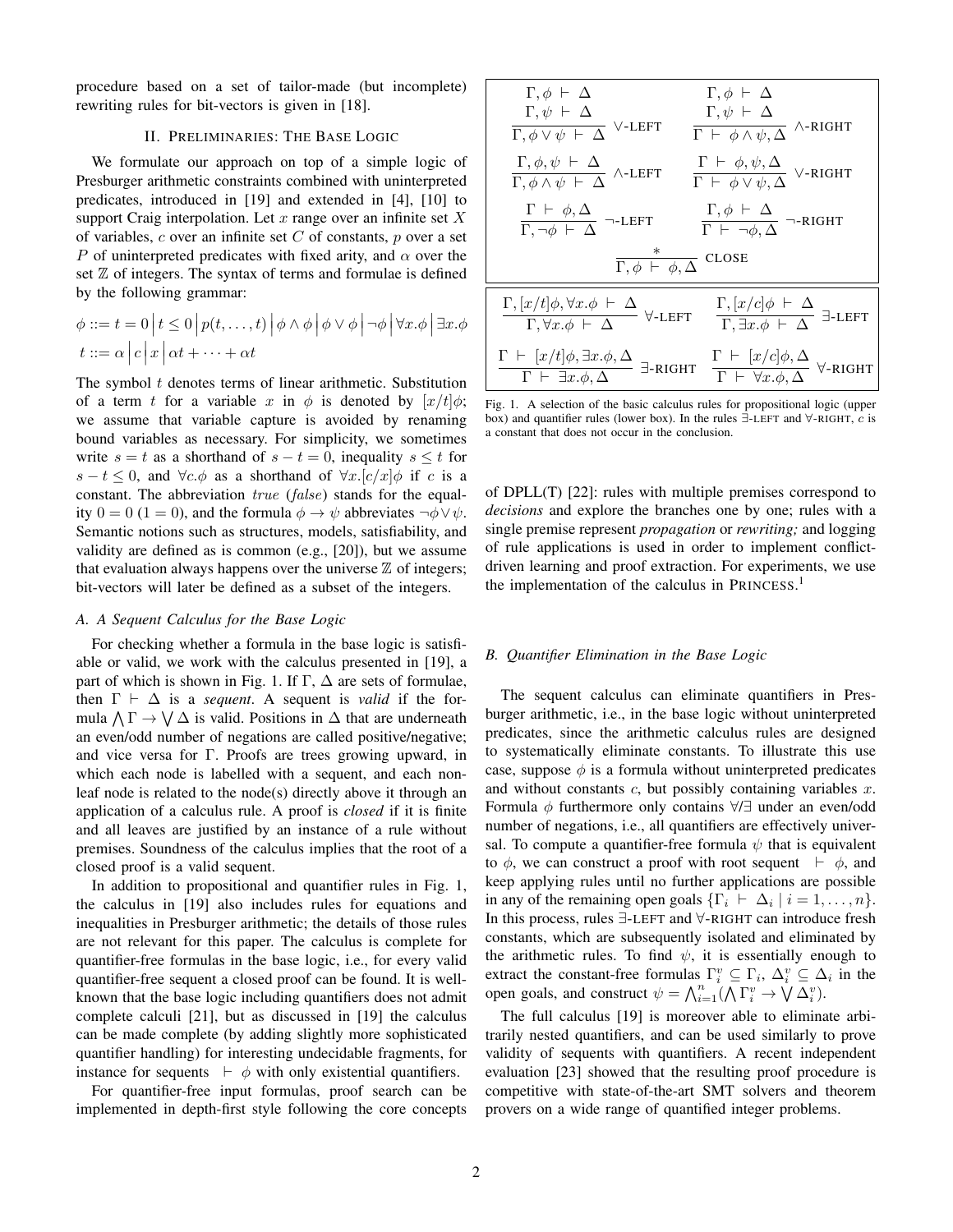$$
\frac{\Gamma, [\phi]_L \vdash \Delta \blacktriangleright I \quad \Gamma, [\psi]_L \vdash \Delta \blacktriangleright J \quad \forall \text{-LEFT}_L
$$
\n
$$
\frac{\Gamma, [\phi]_R \vdash \Delta \blacktriangleright I \quad \Gamma, [\psi]_R \vdash \Delta \blacktriangleright J}{\Gamma, [\phi \lor \psi]_R \vdash \Delta \blacktriangleright I \land J} \quad \forall \text{-LEFT}_R
$$
\n
$$
\frac{\Gamma, [\phi]_D, [\psi]_D \vdash \Delta \blacktriangleright I}{\Gamma, [\phi \land \psi]_D \vdash \Delta \blacktriangleright I} \quad \wedge \text{-LEFT}_D
$$
\n
$$
\frac{\Gamma \vdash [\phi]_D, \Delta \blacktriangleright I}{\Gamma, [\neg \phi]_D \vdash \Delta \blacktriangleright I} \quad \neg \text{-LEFT}_D
$$
\n
$$
\frac{\ast}{\Gamma, [\phi]_L \vdash [\phi]_L, \Delta \blacktriangleright false} \quad \text{CLOSE}_{LL}
$$
\n
$$
\frac{\ast}{\Gamma, [\phi]_L \vdash [\phi]_R, \Delta \blacktriangleright \phi} \quad \text{CLOSE}_{LR}
$$
\n
$$
\frac{\ast}{\Gamma, [\phi]_R \vdash [\phi]_L, \Delta \blacktriangleright \neg \phi} \quad \text{CLOSE}_{RL}
$$
\n
$$
\frac{\Gamma, [\{x/t \mid \phi\rfloor_L, [\forall x. \phi]_L \vdash \Delta \blacktriangleright I}{\Gamma, [\forall x. \phi]_L \vdash \Delta \blacktriangleright \forall_{Rt} I} \quad \forall \text{-LEFT}_L
$$
\n
$$
\frac{\Gamma, [\{x/t \mid \phi\rfloor_R, [\forall x. \phi]_R \vdash \Delta \blacktriangleright I}{\Gamma, [\forall x. \phi]_R \vdash \Delta \blacktriangleright \exists_{Lt} I} \quad \forall \text{-LEFT}_R
$$
\n
$$
\frac{\Gamma, [\{x/t \mid \phi\rfloor_R, [\forall x. \phi]_R \vdash \Delta \blacktriangleright I}{\Gamma, [\exists x. \phi]_D \vdash \Delta \blacktriangleright I} \exists \text{-LEFT}_D
$$

<span id="page-2-2"></span>Fig. 2. The upper box presents a selection of interpolating rules for propositional logic, while the lower box shows rules for quantifiers. Parameter  $D$ stands for either L or R. The quantifier  $\forall_{R_t}$  denotes universal quantification over all constants occurring in t but not in  $\Gamma_L \cup \Delta_L$ ; likewise,  $\exists_{Lt}$  denotes existential quantification over all constants occurring in t but not in  $\Gamma_R \cup \Delta_R$ . In  $\exists$ -LEFT<sub>D</sub>, c is a constant that does not occur in the conclusion.

#### <span id="page-2-6"></span>*C. Craig Interpolation in the Base Logic*

Given formulas A and B such that  $A \wedge B$  is unsatisfiable, Craig interpolation can determine a formula  $I$  such that the implications  $A \Rightarrow I$  and  $B \Rightarrow \neg I$  hold, and non-logical symbols in  $I$  occur in both  $A$  and  $B$  [\[24\]](#page-9-23). An interpolating version of our sequent calculus has been presented in [\[4\]](#page-9-3), [\[10\]](#page-9-9), and is summarised in Fig. [2.](#page-2-2) To keep track of the partitions  $A, B$ , the calculus operates on labelled formulas  $|\phi|_L$  (with L for "left") to indicate that  $\phi$  is derived from A, and similarly formulas  $|\phi|_R$  for  $\phi$  derived from B. If Γ,  $\Delta$  are finite sets of  $L/R$ -labelled formulas, and  $I$  is an unlabelled formula, then  $\Gamma \vdash \Delta \blacktriangleright I$  is an *interpolating sequent*.

Semantics of interpolating sequents is defined using projections  $\Gamma_L =_{def} {\phi \mid [\phi]_L \in \Gamma}$  and  $\Gamma_R =_{def} {\phi \mid [\phi]_R \in \Gamma}$ , which extract the  $L/R$ -parts of a set  $\Gamma$  of labelled formulae. A sequent  $\Gamma \vdash \Delta \blacktriangleright I$  is *valid* if 1) the sequent  $\Gamma_L \vdash I, \Delta_L$ is valid, 2) the sequent  $\Gamma_R$ ,  $I \vdash \Delta_R$  is valid, and 3) the constants and uninterpreted predicates/functions in I occur in both  $\Gamma_L \cup \Delta_L$  and  $\Gamma_R \cup \Delta_R$ . As a special case, note that the sequent  $[A]_L, [B]_R \vdash \emptyset \blacktriangleright I$  is valid iff I is an interpolant of  $A \wedge B$ . Soundness of the calculus guarantees that the root of a closed interpolating proof is a valid interpolating sequent.

#### III. SOLVING NON-LINEAR CONSTRAINTS

<span id="page-2-0"></span>We extend the base logic in two steps: in this section, symbols and rules are added to solve *non-linear diophantine problems;* a second extension is then done in Section [IV](#page-4-0) to handle *arithmetic bit-vector constraints.* Both constructions preserve the ability of the calculus to eliminate quantifiers (under certain assumptions) and derive Craig interpolants.

For non-linear constraints, we assume that the set  $P$  of uninterpreted predicates contains a distinguish ternary predicate  $\times$ , with the intended semantics that the third argument represents the result of multiplying the first two arguments, i.e.,  $\times (s,t,r) \Leftrightarrow s \cdot t = r$ . The predicate  $\times$  is clearly sufficient to express arbitrary polynomial constraints by introducing a ×-literal for each product in a formula, at the cost of introducing a linear number of additional constants or existentially quantified variables. We make the simplifying assumption that  $\times$  only occurs in negative positions; that means, top-level occurrences will be on the left-hand side of sequents. Positive occurrences can be eliminated thanks to the equivalence  $\neg \times (s, t, r) \Leftrightarrow \exists x. (\times (s, t, x) \land x \neq r).$ 

# <span id="page-2-5"></span>*A. Calculus Rules for Non-Linear Constraints*

We now introduce different classes of calculus rules to reason about the ×-predicate. The rules are necessarily incomplete for proving that a sequent is valid, but they are complete for finding counterexamples: if  $\phi$  is a satisfiable quantifierfree formula with  $\times$  as the only uninterpreted predicate, then it is possible to construct a proof for  $\phi \vdash \emptyset$  that has an open and unprovable goal in pure Presburger arithmetic (by systematically splitting variable domains, Section [III-A4\)](#page-3-0).

<span id="page-2-4"></span>*1) Deriving Implied Equalities with Grobner Bases: ¨* The first rule applies standard algebra methods to infer new equalities from multiplication literals. To avoid the computation of more and more complex terms in this process, we restrict the calculus to the inference of *linear* equations that can be derived through computation of a Gröbner basis.<sup>[2](#page-2-3)</sup> Given a set  $\{ \times (s_i, t_i, r_i) \}_{i=1}^n$  of  $\times$ -literals and a set  $\{ e_j = 0 \}_{j=1}^m$  of linear equations, the generated ideal  $I = (\{s_i \cdot t_i - r_i\}_{i=1}^n \cup \{e_j\}_{j=1}^m)$ over rational numbers is the smallest set of rational polynomials that contains  $\{s_i \cdot t_i - r_i\}_{i=1}^n \cup \{e_j\}_{j=1}^m$ , is closed under addition, and closed under multiplication with arbitrary rational polynomials [\[25\]](#page-9-24). Any  $f \in I$  corresponds to an

To solve an interpolation problem  $A \wedge B$ , a prover typically first constructs a proof of  $A, B \vdash \emptyset$  using the ordinary calculus from Section [II-A.](#page-1-1) Once a closed proof has been found, it can be lifted to an interpolating proof: this is done by replacing the root formulas  $A, B$  with  $\vert A \vert_L, \vert B \vert_R$ , respectively, and recursively assigning labels to all other formulas as defined by the rules from Fig. [2.](#page-2-2) Then, starting from the leaves, intermediate interpolants are computed and propagated back to the root, leading to an interpolating sequent  $[A]_L, [B]_R \vdash \emptyset \blacktriangleright I$ .

<span id="page-2-3"></span><sup>&</sup>lt;sup>2</sup>The set of *all* linear equations implied by a set of  $\times$ -literals over integers is clearly not computable, by reduction of Hilbert's 10th problem.

<span id="page-2-1"></span><sup>1</sup><http://www.philipp.ruemmer.org/princess.shtml>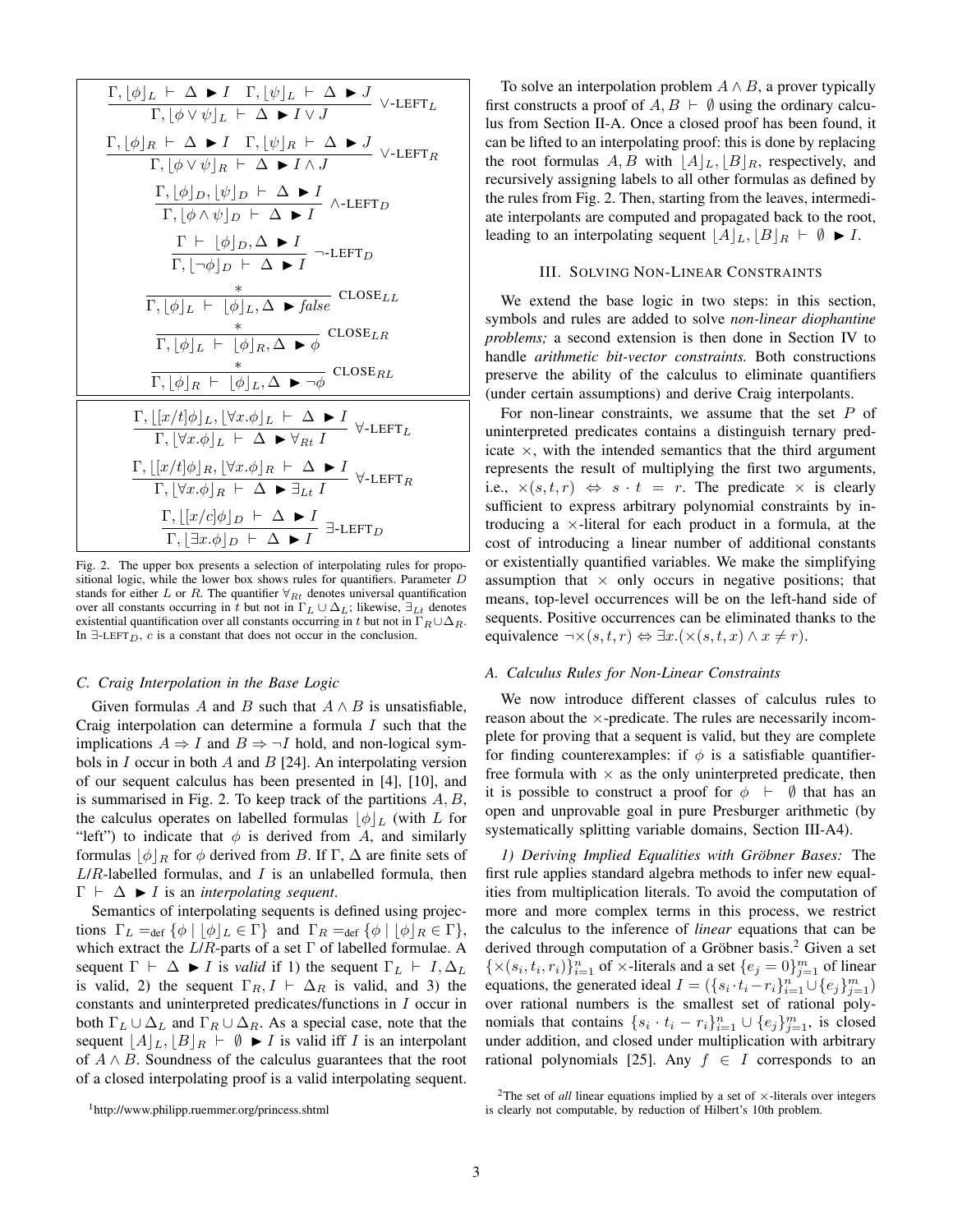equation  $f = 0$  that logically follows from the literals, and can therefore be added to a proof goal:

$$
\frac{\Gamma, \{\times(s_i, t_i, r_i)\}_{i=1}^n, \{e_j = 0\}_{j=1}^m, f = 0 \vdash \Delta \ \over \Gamma, \{\times(s_i, t_i, r_i)\}_{i=1}^n, \{e_j = 0\}_{j=1}^m \vdash \Delta \ \text{if } f \text{ is linear, has integer coefficients, and } f \in I
$$

To see how this rule can be applied practically, note that the subset of linear polynomials in  $I$  forms a rational vector space, and therefore has a finite basis. It is enough to apply  $\times$ -EQ for terms  $f_1, \ldots, f_k$  corresponding to any such basis, since linear arithmetic reasoning (in the base logic) will then be able to derive all other linear polynomials in  $I$ . To compute a basis  $f_1, \ldots, f_k$ , we can transform  $\{s_i \cdot t_i - r_i\}_{i=1}^n \cup \{e_j\}_{j=1}^m$ to a Gröbner basis using Buchberger's algorithm [\[26\]](#page-9-25), and then apply Gaussian elimination to find linear basis polynomials (or directly by choosing a suitable monomial order).

*Example 1:* Consider the square of a sum:  $(x + y)^2$  =  $x^2 + 2xy + y^2$ . This can be proven in the following way. We begin by rewriting the equation to normal form, let  $\Pi = \{ \times (x, x, c_1), \times (x, y, c_2), \times (y, y, c_3), \times (x+y, x+y, c_4) \}.$ 

$$
\frac{\text{I}_{1, c_{1}+2c_{2}+c_{3}-c_{4}=0}\ \vdots}{\text{I}_{1}+c_{4}=c_{1}+2c_{2}+c_{3}} \times EQ
$$

Here, the  $\times$ -EQ-step is motivated by the fact that the Gröbner basis derived from  $\Pi$  contains the linear polynomial  $c_1+2c_2+$  $c_3 - c_4$ , from which the desired equation can be derived using linear reasoning.

*2) Interval Constraint Propagation (ICP):* Our main technique for inequality reasoning in the presence of  $\times$ -predicates is interval constraint propagation (ICP) [\[27\]](#page-9-26), which computes greatest fixed-points over-approximating the ranges of constants or free variables. Due to lack of space we do not introduce ICP in full detail, but only assume that  $Prop_{\{\phi_1,\ldots,\phi_n\}}$  is a monotonic function describing the propagation of bounds information implied by equalities, inequalities, and  $\times$ -literals  $\phi_1, \ldots, \phi_n$ , and gfp  $Prop_{\{\phi_1, \ldots, \phi_n\}}$  is its greatest fixed-point. The ICP rule adds resulting bounds for a constant or variable  $c \in C \cup X$ :

$$
\frac{\Gamma, \phi_1, \dots, \phi_n, l \leq c, c \leq u \vdash \Delta}{\Gamma, \phi_1, \dots, \phi_n \vdash \Delta} \times \text{-ICP}
$$
  
if (gfp Prop<sub>{\phi\_1, \dots, \phi\_n}</sub>)(c) = [l, u]

*Example 2:* From two inequalities  $x \geq 5$  and  $y \geq 5$ , the rule  $\times$ -ICP can derive  $(x+y)^2 \ge 100$ :

$$
\frac{\times (x+y, x+y, c_4), x \ge 5, y \ge 5, 100 \le c_4 \vdash}{\times (x+y, x+y, c_4), x \ge 5, y \ge 5 \vdash} \times \text{-EQ}
$$

The slightly different problem  $x + y \ge 10 \rightarrow (x + y)^2 \ge 100$ cannot be proven in the same way, since ICP will not be able to deduce bounds for x or y from  $x + y \ge 10$ .

*3) Cross-Multiplication of Inequalities:* While ICP is highly effective for approximating the range of constants, and quickly detecting inconsistencies, it is less useful for inferring relationships between multiple constants that follow from multiplication literals. We cover such inferences using a *cross-multiplication* rule that resembles procedures used in ACL2 [\[28\]](#page-9-27). The rule captures the fact that if  $s, t$  are both non-negative, then also the product  $s \cdot t$  is non-negative.

Like in Section [III-A1,](#page-2-4) we prefer to avoid the introduction of new multiplication literals during proof search, and only add  $s \cdot t \geq 0$  if the term  $s \cdot t$  can be expressed linearly. For this, we again write  $I = (\{s_i \cdot t_i - r_i\}_{i=1}^n \cup \{e_j\}_{j=1}^m)$  for the ideal induced by equations and  $\times$ -literals:

$$
\frac{\Gamma, s \le 0, t \le 0, -f \le 0 \vdash \Delta}{\Gamma, s \le 0, t \le 0 \vdash \Delta} \times \text{-CROS}
$$

if f is linear, has integer coefficients, and  $s \cdot t - f \in I$ 

The term  $f$  can practically be found by computing a Gröbner basis of I, and reducing the product  $s \cdot t$  to check whether an equivalent linear term exists.

<span id="page-3-0"></span>*4) Interval Splitting:* If everything else fails, as last resort it can become necessary to systematically split over the possible values of a variable or constant  $c \in C \cup X$ :

$$
\frac{\Gamma, c \le \alpha - 1 \vdash \Delta \qquad \Gamma, c \ge \alpha \vdash \Delta}{\Gamma \vdash \Delta} \times \text{-SPLIT}
$$

The  $\alpha \in \mathbb{Z}$  can in principle be chosen arbitrarily in the rule, but in practice a useful strategy is to make use of the range information derived for  $\times$ -ICP: when no ranges can be tightened any further using  $\times$ -ICP, instead  $\times$ -SPLIT can be applied to split one of the intervals in half.

*5)*  $\times$ *-Elimination:* Finally, occurrences of  $\times$  can be eliminated whenever a formula is subsumed by other literals in a goal, again writing  $I = (\{s_i \cdot t_i - r_i\}_{i=1}^n \cup \{e_j\}_{j=1}^m)$ :

$$
\frac{\Gamma \vdash \Delta}{\Gamma, \times (s, t, r) \vdash \Delta} \times \text{-ELIM}
$$
  
if  $s \cdot t - r \in I$ 

Note that  $\times$ -ELIM only eliminates non-linear  $\times$ -literals, whereas  $\times$ -EQ only introduces linear equations, so that the application of the two rules cannot induce cycles.

#### <span id="page-3-1"></span>*B. Quantifier Elimination for Non-Linear Constraints*

Due to necessary incompleteness of calculi for Peano arithmetic, quantifiers can in general not be eliminated in the presence of the  $\times$  predicate, even when considering formulas that do not contain other uninterpreted predicates. By com-bining the QE approach in Section [II-B](#page-1-2) with the rules for  $\times$ that we have introduced, it is nevertheless possible to reason about quantified non-linear constraints in many practical cases, and sometimes even get rid of quantifiers. This is possible because the rules in Section [III-A](#page-2-5) are not only sound, but even *equivalence transformations:* in any application of the rules, the conjunction of the premises is equivalent to the conclusion.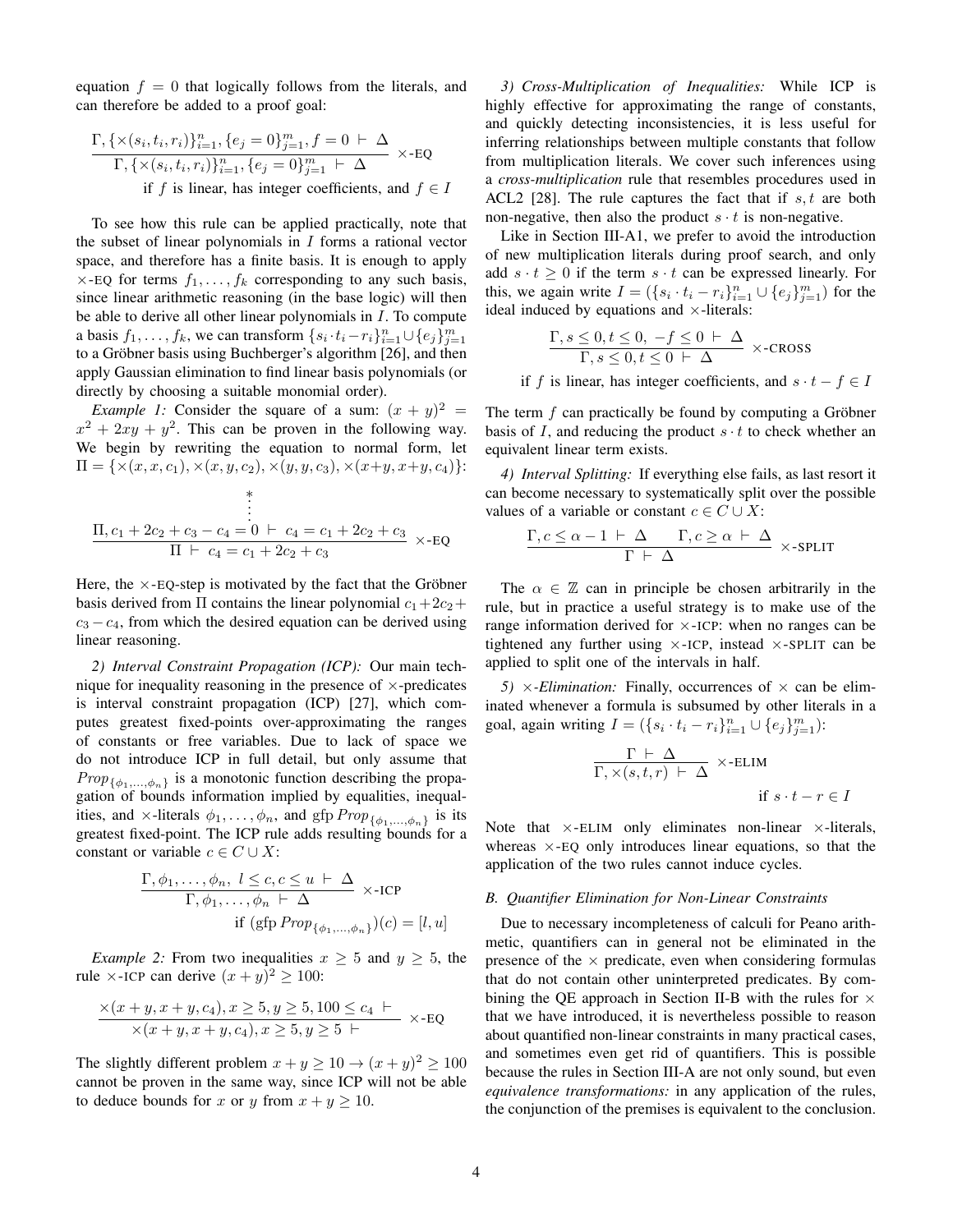Similarly as in [\[29\]](#page-9-28), QE is always possible if sufficiently many constants or variables in a formula φ range over *bounded* domains: if there is a set  $B \subseteq C \cup X$  of symbols with bounded domain such that in each literal  $\times(s,t,r)$  either  $s$  or  $t$  contain only symbols from  $B$ . In this case, proof construction will terminate when applying the rule  $\times$ -SPLIT only to variables or constants with bounded domain. This guarantees that eventually every literal  $\times(s,t,r)$  can be turned into a linear equation using  $\times$ -EQ, and then be eliminated using  $\times$ -ELIM, only leaving proof goals with pure Presburger arithmetic constraints. The boundedness condition is naturally satisfied for bit-vector formulas.

# <span id="page-4-2"></span>*C. Craig Interpolation for Non-Linear Constraints*

To carry over the Craig interpolation approach from Section [II-C](#page-2-6) to non-linear formulas, interpolating versions of the calculus rules for the  $\times$ -predicate are needed. For this, we follow the approach used in [\[4\]](#page-9-3) (which in turn resembles the use of theory lemmas in SMT in general): when translating a proof to an interpolating proof, we replace applications of the  $\times$ -rules with instantiation of an equivalent theory axiom  $QAx$ . Suppose a non-interpolating proof contains a rule application

$$
\begin{array}{cccc}\n & \vdots & & \vdots \\
\Gamma, \Gamma', \Gamma_1 \vdash \Delta_1, \Delta', \Delta & \cdots & \Gamma, \Gamma', \Gamma_n \vdash \Delta_n, \Delta', \Delta \\
 & \Gamma, \Gamma' \vdash \Delta', \Delta & & \\
 & \vdots & & \n\end{array} R
$$

in which  $\Gamma', \Delta'$  are the formulas assumed by the rule application,  $\Gamma$ ,  $\Delta$  are side formulas not required or affected by the application, and  $\Gamma_1, \Delta_1, \ldots, \Gamma_n, \Delta_n$  are newly introduced formulas in the individual branches.

The (unquantified) theory axiom  $Ax$  corresponding to the rule application expresses that the conjunction of the premises has to imply the conclusion; the quantified theory axiom  $QAx =_{def} \forall S. Ax$  in addition contains universal quantifiers for all constants  $S \subseteq C$  occurring in Ax.

$$
Ax =_{def} \bigwedge_{i=1}^{n} (\bigwedge \Gamma_{i} \to \bigvee \Delta_{i}) \to (\bigwedge \Gamma' \to \bigvee \Delta')
$$

Ax and QAx are specific to the *application* of R: the axioms for two distinct applications of  $R$  will in general be different formulas.  $QAx$  is defined in such a way that the effect of R can be simulated by introducing  $QAx$  in the antecedent, instantiating it with the right constants, and applying propositional rules:

$$
\begin{array}{ccccccccc}\n & & & \Gamma, \Gamma', \Gamma_1 \vdash \Delta_1, \Delta', \Delta & \cdots \\
\vdots & & & \Gamma, \Gamma', \Gamma_1 \vdash \Delta_1, \Delta', \Delta & \cdots \\
\hline\n & & & \Gamma, \Gamma', Ax \vdash \Delta', \Delta & & \vdots \\
\hline\n & & & \Gamma, \Gamma', \forall S.Ax \vdash \Delta', \Delta & \forall\text{-LEFT*}\n\end{array}
$$

This construction leads to a proof using only the standard rules from Section [II-A,](#page-1-1) which can be interpolated as discussed earlier. Since  $QAx$  is a valid formula not containing any constants, it can be introduced in a proof at any point, and labelled  $\left| QAx \right|_L$  or  $\left| QAx \right|_R$  on demand.

The obvious downside of this approach is the possibility of quantifiers occurring in interpolants. The interpolating rules  $\forall$ -LEFT<sub>L/R</sub> (Fig. [2\)](#page-2-2) have to introduce quantifiers  $\forall_{Rt}/\exists_{Lt}$  for local symbols occurring in the substituted term  $t$ ; whether such quantifiers actually occur in the final interpolant depends on the applied  $\times$ -rules, and on the order of rule application. For instance, with  $\times$ -SPLIT it is always possible to choose the label of  $QAx$  so that no quantifiers are needed, whereas  $\times$ -EQ might mix symbols from left and right partitions in such a way that quantifiers become unavoidable. In our implementation we approach this issue pragmatically. We leave proof search unrestricted, and might thus sometimes get proofs that do not give rise to quantifier-free interpolants; when that happens, we afterwards apply QE to get rid of the quantifiers. QE is always possible for bit-vector constraints, see Section [IV-D.](#page-7-0)<sup>[3](#page-4-1)</sup>

#### IV. SOLVING BIT-VECTOR CONSTRAINTS

<span id="page-4-0"></span>We now define the extension of the base logic to bit-vector constraints. The main idea of the extension is to represent bitvectors of width w as integers in the interval  $\{0, \ldots, 2^w - 1\}$ , and to translate bit-vector operations to the corresponding operation in Presburger arithmetic (or possible the  $\times$ -predicate for non-linear formulas), followed by an integer remainder operation to map the result back to the correct bit-vector domain. Since the remainder operation tends to be a bottleneck for interpolation, we keep the operation symbolic and initially consider it as an uninterpreted predicate  $bmod_a^b$ . The predicate is only gradually reduced to Presburger arithmetic by applying the calculus rules introduced later in this section.

Formally, we introduce a set  $P_{bv} = \{bm_{od}^b \mid a, b \in \mathbb{Z}, \}$  $a < b$ } of binary predicates. The semantics of  $bmod_a^b$  is to relate any whole number  $x \in \mathbb{Z}$  to its remainder modulo  $b - a$ in the interval  $\{a, \ldots, b-1\}$ :

$$
bmod_a^b(s,r) \Leftrightarrow a \le r < b \land \exists z. \ r = s + (b-a) \cdot z
$$

$$
\Leftrightarrow a \le r < b \land r \equiv s \pmod{b-a}
$$

We also introduce short-hand notations for the casts to the unsigned and signed bit-vector domains:

$$
ubmod_w =_{def} bmod_0^2 w, \quad sbmod_w =_{def} bmod_{-2w-1}^{2w-1}.
$$

# *A. Translating Bit-Vector Constraints to the Core Language*

For the rest of the section, we use the base logic augmented with  $\times$  and  $bmod_a^b$ -predicates as the *core language* to which bit-vector constraints are translated. For presentation, the translation focuses on a subset of the arithmetic bit-vector operations, BVOP = {bvadd<sub>w</sub>, bvmul<sub>w</sub>, bvudiv<sub>w</sub>, bvneg<sub>w</sub>,  $ze_{w+w'}$ , bvule<sub>w</sub>, bvsle<sub>w</sub>}. All operations are sub-scripted with the bit-width of the operands; the zero-extend function  $ze_{w+w'}$ maps bit-vectors of width w to width  $w + w'$ . Semantics

<span id="page-4-1"></span><sup>&</sup>lt;sup>3</sup>Non-linear integer arithmetic in general does not admit quantifier-free interpolants. For instance,  $(x > 1 \land x = y^2) \land x = z^2 + 1$  is unsatisfiable, but no quantifier-free interpolants exist, regardless of whether divisibility predicates  $\alpha \mid t$  are allowed or not.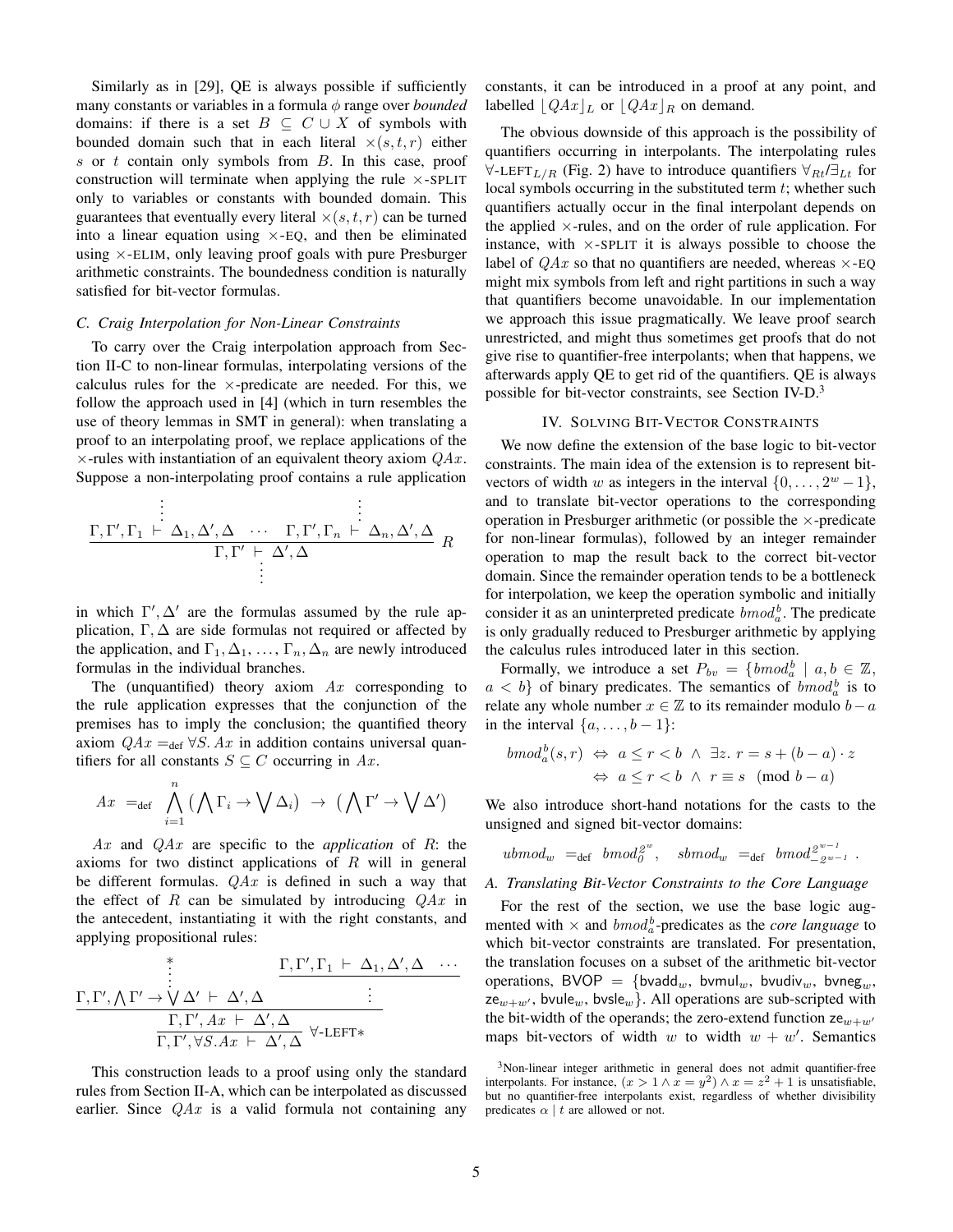| bvadd <sub>w</sub> $(s,t) = r \rightarrow ubmod_w(s+t,r)$                                                                         |  |                                                                                                                                     |                                                 |  | $\text{bvneg}_{w}(s) = r \rightarrow ubmod_{w}(-s,r)$ |  |  |  |
|-----------------------------------------------------------------------------------------------------------------------------------|--|-------------------------------------------------------------------------------------------------------------------------------------|-------------------------------------------------|--|-------------------------------------------------------|--|--|--|
|                                                                                                                                   |  | bvmul <sub>w</sub> $(s,t) = r \rightarrow \exists x. (\times (s,t,x) \wedge ubmod_w(x,r))$                                          | $ze_{w+w'}(s) = r \rightarrow s = r$            |  |                                                       |  |  |  |
|                                                                                                                                   |  | bvsle <sub>w</sub> $(s,t) \rightarrow \exists x,y.$ (sbmod <sub>w</sub> $(s,x) \wedge$ sbmod <sub>w</sub> $(t,y) \wedge x \leq y$ ) | bvule <sub>w</sub> $(s,t) \rightarrow s \leq t$ |  |                                                       |  |  |  |
|                                                                                                                                   |  | $\neg \textsf{bvsle}_w(s,t) \rightarrow \exists x,y. \ (sbmod_w(s,x) \land sbmod_w(t,y) \land x > y)$                               | $\neg$ bvule $w(s,t)$ $\rightarrow$ $s > t$     |  |                                                       |  |  |  |
| bvudiv $_w(s,t) = r \rightarrow (t = 0 \land r = 2^w - 1) \lor (t \ge 1 \land \exists x. (\times (t,r,x) \land s - t < x \le s))$ |  |                                                                                                                                     |                                                 |  |                                                       |  |  |  |
|                                                                                                                                   |  |                                                                                                                                     |                                                 |  |                                                       |  |  |  |

<span id="page-5-1"></span>Fig. 3. Rules translating bit-vector operations into the core language. The rules only apply in negative positions.

follows the FixedSizeBitVectors<sup>[4](#page-5-0)</sup> theory of the SMT-LIB [\[30\]](#page-9-29). Other arithmetic operations, for instance bvsdiv<sub>w</sub> or bvsmod<sub>w</sub>, can be handled in the same way as shown here, though sometimes the number of cases to be considered is larger.

The translation from bit-vector constraints  $\phi$  to core formulas  $\phi_{core}$  has two parts: first, BVOP occurrences in a formula  $\phi$ have to be replaced with equivalent expressions in the core language; second, since the core language only knows the sort of unbounded integers, type information has to be made explicit by adding domain constraints.

*a)* BVOP *elimination:* Like in Section [III,](#page-2-0) we assume that the bit-vector formula  $\phi$  has already been brought into a flat form by introducing additional constants or quantified variables: the operations in BVOP must not occur nested, and functions only occur in equations of the form  $f(\bar{s}) = t$ in negative positions. The translation from  $\phi$  to  $\phi'$  is then defined by the rewriting rules in Fig. [3.](#page-5-1) Since the rules for the predicate bysle<sub>w</sub> distinguish between positive and negative occurrences, we assume that rules are only applied to formulas in negation normal-form, and only in negative positions.

The rules for bvadd<sub>w</sub>, bvneg<sub>w</sub>, ze<sub>w+w'</sub>, and bvule<sub>w</sub> simply translate to the corresponding Presburger term, if necessary followed by remainder  $ubmod_w$ . Multiplication by  $mul_w$  is mapped similarly to the  $\times$ -predicate defined in Section [III,](#page-2-0) adding an existential quantifier to store the intermediate product. Since rules are only applied in negative positions, the quantified variable can later be replaced with a Skolem constant. An optimised rule could be defined for the case that one of the factors is constant, avoiding the use of the  $\times$ -predicate. Translation of bvsle<sub>w</sub> simply maps the operands to a signed bit-vector domain  $\{-2^{w-1}, \ldots, 2^{w-1}-1\}$ . The rule for unsigned division bvudiv $_w$  distinguishes the cases that the divisor  $t$  is zero or positive (as required by SMT-LIB), and maps the latter case to standard integer division.

*b) Domain constraints:* Bit-vector variables/constants x of width w occurring in  $\phi$  are interpreted as unbounded integer variables in  $\phi_{core}$ , which therefore has to contain explicit assumptions about the ranges of bit-vector variables. We use the abbreviation  $in_w(x) =_{def} (0 \le x < 2^w)$  and define

$$
\phi_{core} = \left( \bigwedge_{x \in S} in_{w_x}(x) \right) \to \phi'
$$

where  $S \subseteq C \cup X$  is the set of free variables and constants occurring in  $\phi$ ,  $w_x$  is the bit-width of  $x \in S$ , and  $\phi'$  is the result of applying rules from Fig. [3](#page-5-1) to  $\phi$ . Similar constraints are used to express quantification over bit-vectors, for instance  $\exists x.$   $(in_w(x) \wedge ...)$  and  $\forall x.$   $(in_w(x) \rightarrow ...).$ 

<span id="page-5-2"></span>*Example 3:* We consider the SMT-LIB QF\_BV problem challenge/multiplyOverflow.smt2, a bit-vector formula that is known to be hard for most SMT solvers since it contains both multiplication and division. In experiments, neither Z3 nor CVC4 could prove the formula within 10min. In our notation, the problem amounts to showing validity of the following implication, with  $a, b$  ranging over bit-vectors of width 32:

$$
\begin{aligned} \text{b} \text{vule}_{32}(b, \text{b} \text{vudiv}_{32}(2^{32} - 1, a)) &\to \\ \text{b} \text{vule}_{64}(\text{b} \text{vmul}_{64}(\text{ze}_{32+32}(a), \text{ze}_{32+32}(b)), 2^{32} - 1) \end{aligned}
$$

As a flat formula, with additional constants  $c_1$  of width 32 and  $c_2, c_3, c_4$  of width 64, the implication takes the form:

$$
(\text{bvudiv}_{32}(2^{32} - 1, a) = c_1 \wedge \text{bvmul}_{64}(c_3, c_4) = c_2 \wedge
$$
  
\n
$$
ze_{32+32}(a) = c_3 \wedge ze_{32+32}(b) = c_4 \wedge \text{bvule}_{32}(b, c_1)) \rightarrow
$$
  
\n
$$
\text{bvule}_{64}(c_2, 2^{32} - 1)
$$

The final formula  $\phi_{core}$  is obtained by application of the rules in Fig. [3,](#page-5-1) and adding domain constraints:

$$
(in_{32}(a) \land in_{32}(b) \land in_{32}(c_1) \land in_{64}(c_2) \land in_{64}(c_3) \land in_{64}(c_4)) \land \n\left(\begin{array}{c} (a = 0 \land c_1 = 2^{32} - 1) \lor \\ (a \ge 1 \land \exists x. (\times (a, c_1, x) \land 2^{32} - 1 - a < x \le 2^{32} - 1)) \end{array}\right) \land \exists z. (\times (c_3, c_4, z) \land ubmod_{64}(z, c_2)) \land a = c_3 \land b = c_4 \land b \le c_1) \rightarrow c_2 \le 2^{32} - 1
$$

#### *B. Preprocessing and Simplification*

An encoded formula  $\phi_{core}$  tends to contain a lot of redundancy, in particular nested or unnecessary occurrences of the  $bmod_a^b$  predicates. As an important component of our calculus, and in line with the approach in other bit-vector solvers, we therefore apply simplification rules both during preprocessing and during the solving phase ("inprocessing"). The most important simplification rules are shown in Fig. [4.](#page-6-0) Our implementation in addition applies rules for Boolean and Presburger connectives.

The notation  $\Pi : \phi \to \phi'$  expresses that formula  $\phi$  can<br>rewritten to  $\phi'$  given the set  $\Pi$  of formulas as context. be rewritten to  $\phi'$ , given the set  $\Pi$  of formulas as context. The structural rules in the upper half of Fig. [4](#page-6-0) define how formulas are traversed, and how the context Π is extended to  $\Pi$ ,  $Lit'$  when encountering further literals. We apply the structural rules modulo associativity and commutativity of ∧, ∨, and prioritise LIT-∧-RW and LIT-∨-RW over the other

<span id="page-5-0"></span><sup>4</sup><http://www.smtlib.org/theories-FixedSizeBitVectors.shtml>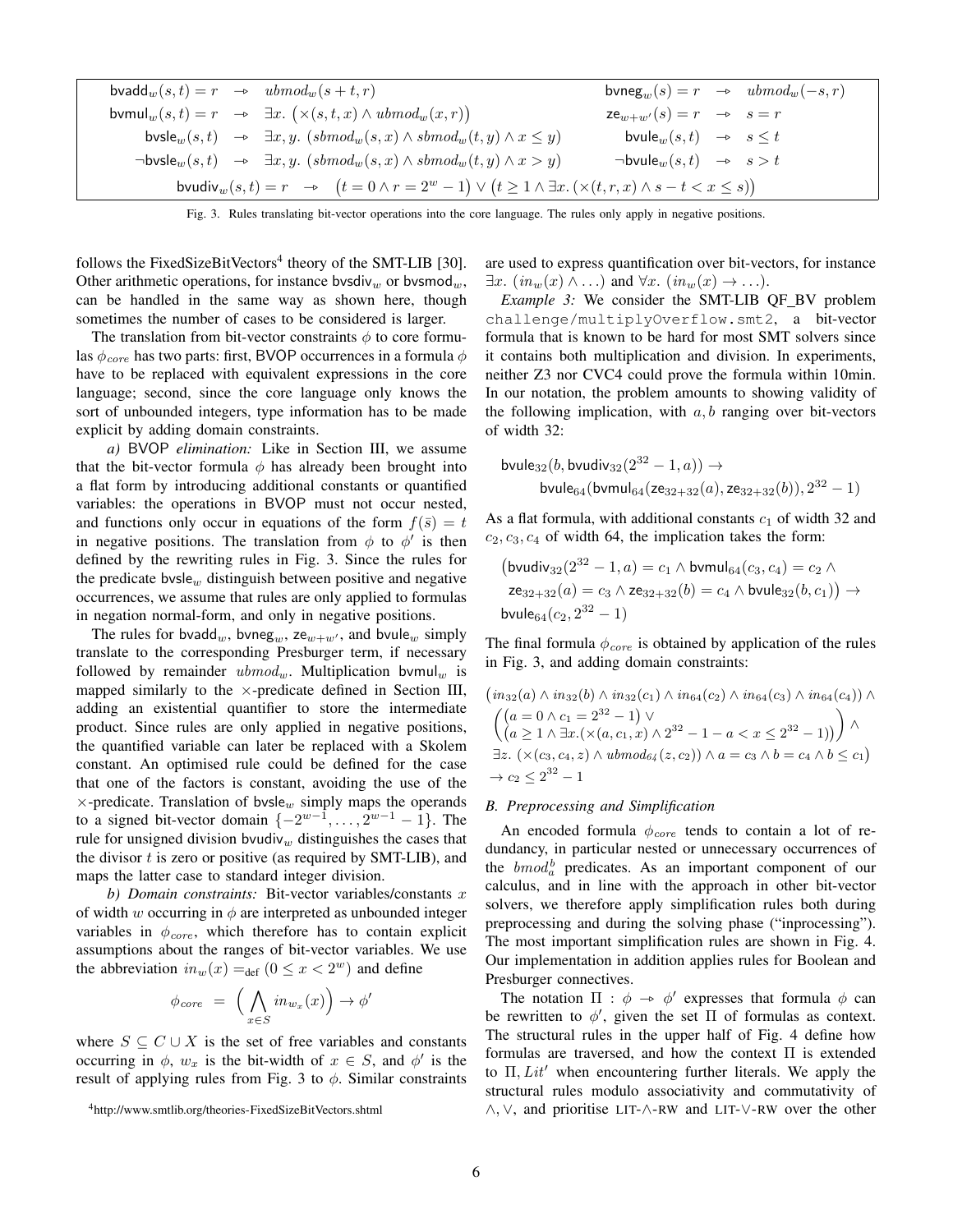$$
\frac{\Pi : \phi \rightarrow \phi' \qquad \Pi : \psi \rightarrow \psi' \qquad \phi \cdot \mathbb{R} \times \mathbb{R} \times \mathbb{R} \times \mathbb{R} \times \mathbb{R} \times \mathbb{R} \times \mathbb{R} \times \mathbb{R} \times \mathbb{R} \times \mathbb{R} \times \mathbb{R} \times \mathbb{R} \times \mathbb{R} \times \mathbb{R} \times \mathbb{R} \times \mathbb{R} \times \mathbb{R} \times \mathbb{R} \times \mathbb{R} \times \mathbb{R} \times \mathbb{R} \times \mathbb{R} \times \mathbb{R} \times \mathbb{R} \times \mathbb{R} \times \mathbb{R} \times \mathbb{R} \times \mathbb{R} \times \mathbb{R} \times \mathbb{R} \times \mathbb{R} \times \mathbb{R} \times \mathbb{R} \times \mathbb{R} \times \mathbb{R} \times \mathbb{R} \times \mathbb{R} \times \mathbb{R} \times \mathbb{R} \times \mathbb{R} \times \mathbb{R} \times \mathbb{R} \times \mathbb{R} \times \mathbb{R} \times \mathbb{R} \times \mathbb{R} \times \mathbb{R} \times \mathbb{R} \times \mathbb{R} \times \mathbb{R} \times \mathbb{R} \times \mathbb{R} \times \mathbb{R} \times \mathbb{R} \times \mathbb{R} \times \mathbb{R} \times \mathbb{R} \times \mathbb{R} \times \mathbb{R} \times \mathbb{R} \times \mathbb{R} \times \mathbb{R} \times \mathbb{R} \times \mathbb{R} \times \mathbb{R} \times \mathbb{R} \times \mathbb{R} \times \mathbb{R} \times \mathbb{R} \times \mathbb{R} \times \mathbb{R} \times \mathbb{R} \times \mathbb{R} \times \mathbb{R} \times \mathbb{R} \times \mathbb{R} \times \mathbb{R} \times \mathbb{R} \times \mathbb{R} \times \mathbb{R} \times \mathbb{R} \times \mathbb{R} \times \mathbb{R} \times \mathbb{R} \times \mathbb{R} \times \mathbb{R} \times \mathbb{R} \times \mathbb{R} \times \mathbb{R} \times \mathbb{R} \times \mathbb{R} \times
$$

<span id="page-6-0"></span>Fig. 4. Simplification rules for bit-vector formulas. In  $\circ$ -RW,  $\phi$  and  $\psi$  are not literals, and ◦ ∈ {∧, ∨}. In LIT-∧-RW and LIT-∨-RW, the formula  $Lit$  is a literal. In Q-RW, x must not occur in  $\Pi$ , and  $Q \in \{\forall, \exists\}$ . In COEFF-RW, all constants or variables in  $t$  also occur in  $s$ .

rules. Simplification is iterated until a fixed-point is reached and no further rewriting is possible. The connection between rewriting rules and the sequent calculus is established by the following rules:

$$
\frac{\Gamma, \phi' \vdash \Delta}{\Gamma, \phi \vdash \Delta} \text{ RW-LEFT} \qquad \frac{\Gamma \vdash \phi', \Delta}{\Gamma \vdash \phi, \Delta} \text{ RW-RIGHT}
$$
\n
$$
\text{if } \Gamma \cup \{\neg \psi \mid \psi \in \Delta\} : \phi \to \phi'
$$

The lower half of Fig. [4](#page-6-0) shows three of the bit-vectorspecific rules. Rule BOUND-RW defines elimination of  $bmod_a^b$ predicates that do not require any case splits; the definition of the rule assumes functions  $\text{Ibound}(\Pi, s)$  and  $\text{Ibound}(\Pi, s)$ that derive lower and upper bounds of a term s, respectively, given the current context Π. The two functions can be implemented by collecting inequalities (and possibly type information available for predicates) in  $\Pi$  to obtain an overapproximation of the range of s.

Rule COEFF-RW reduces coefficients in  $bmod_a^b(s,r)$  by adding a multiple of the modulus  $b-a$  to s. The rule assumes a well-founded order  $\prec$  on terms to prevent cycles during simplification. One way to define such an order is to choose a total well-founded order  $\prec$  on the union  $C \cup X$  of variables and constants, extend  $\prec$  to expressions  $\alpha \cdot x$  by sorting coefficients as  $0 \prec 1 \prec -1 \prec 2 \prec \cdots$ , and finally extend  $\prec$  to arbitrary terms  $\alpha_1 t_1 + \cdots + \alpha_n t_n$  as a multiset order [\[19\]](#page-9-18).

The same order  $\prec$  is used in BMOD-RW, defining how  $bmod_a^b(s,r)$  can be rewritten in the context of a second literal  $\overline{bmod}_{a'}^{b'}(s', r')$ . The rule is useful to optimise the translation of nested bit-vector operations. Assuming  $bmod_{a'}^{b'}(s', r')$ ,

|                                                                                                 | CRO |
|-------------------------------------------------------------------------------------------------|-----|
| , $a \geq 1, e < 2^{32}, b \leq c_1, d \geq 2^{32}, e - d - c_1 + b \geq 0$                     |     |
| $\ldots, \times (a, b, d), \times (a, c_1, e), a \geq 1, e < 2^{32}, b \leq c_1, d \geq 2^{32}$ | (b) |
| $\ldots, 0 \le d, d \le 2^{64} - 2^{33} + 1, d = c_2$                                           |     |
| $\ldots, 0 \le d, d \le 2^{64} - 2^{33} + 1, \text{ubmod}_{64}(d, c_2)$<br>$\times$ -ICP        |     |
| $\ldots, in_{32}(a), in_{32}(b), \times (a, b, d), ubmod_{64}(d, c_2)$<br>(a)                   |     |
|                                                                                                 |     |

<span id="page-6-2"></span>Fig. 5. Proof tree for Example [5,](#page-6-1) with the sequences  $(a)$  and  $(b)$  of rule applications not shown in detail.

the value of  $s' - r'$  is known to be a multiple of  $b' - a'$ , and therefore  $k \cdot (s'-r')$  is a multiple of  $b-a$  provided that  $b - a$  divides  $k \cdot (b' - a')$ . This implies that the truth value of  $bmod_a^b(s,r)$  is not affected by adding  $k \cdot (s'-r')$  to s.

Our implementation uses various further simplification rules, for instance to eliminate  $\times$  or  $bmod_{a}^{b}$  whose result is never used; we skip those for lack of space.

*Example 4:* The expression bvadd<sub>32</sub>(bvadd<sub>32</sub> $(a, b), c$ ) corresponds to  $ubmod_{32}(a + b, r_1) \wedge ubmod_{32}(r_1 + c, r_2)$  in the core language. Using BMOD-RW, the formula can be rewritten to  $ubmod_{32}(a+b, r_1) \wedge ubmod_{32}(a+b+c, r_2)$ , provided that  $a+b+c \prec r_1+c$ .

<span id="page-6-1"></span>*Example 5:* We continue Ex. [3](#page-5-2) and show that  $\phi_{\text{core}}$  is valid, focusing on the  $a \geq 1$  case of bvudiv<sub>32</sub>. The proof (Fig. [5\)](#page-6-2) consists of three core steps: 1) using  $\times$ -ICP, from the constraints  $in_{32}(a)$ ,  $in_{32}(b)$ ,  $\times(a, b, d)$  the inequalities  $0 \leq d$ and  $d \leq 2^{64} - 2^{33} + 1$  can be derived; 2) therefore, using RW-LEFT and BOUND-RW, the literal  $ubmod_{64}(d, c_2)$  can be rewritten to  $d = c_2$ , capturing the fact that 64-bit multiplication cannot overflow for unsigned 32-bit operands; 3) using  $\times$ -CROSS, from the inequalities  $a \geq 1$  and  $b \leq c_1$  and the products  $\times(a, b, d)$ ,  $\times(a, c_1, e)$  we can derive  $e-d-c_1+b \geq 0$ . The proof branch can then be closed using standard arithmetic reasoning. The implementation of our procedure can easily find the outlined proof automatically.

# *C. Splitting Rules for bmod*<sup>b</sup>

In general, formulas will of course also contain occurrences of  $bmod<sub>a</sub><sup>b</sup>$  that cannot be eliminated just by simplification. We introduce two calculus rules for reasoning about such general literals  $bmod_a^b(s, r)$ . The first rule makes the assumption that lower and upper bounds of s are available, and are reasonably tight, so that an explicit case analysis can be carried out; the rule generalises BOUND-RW to the situation in which the factors  $l, u$  do not coincide:

$$
\frac{\left\{\Gamma,a\leq r
$$

assuming  $\lfloor \frac{lbound(\Pi, s) - a}{b - a} \rfloor = l$  and  $\lfloor \frac{ubound(\Pi, s) - a}{b - a} \rfloor = u$  with  $\Pi = \Gamma \cup \{ \neg \psi \mid \psi \in \Delta \}.$ 

If the bounds  $l, u$  are too far apart, the number of cases created by BMOD-SPLIT would become unmanageable, and it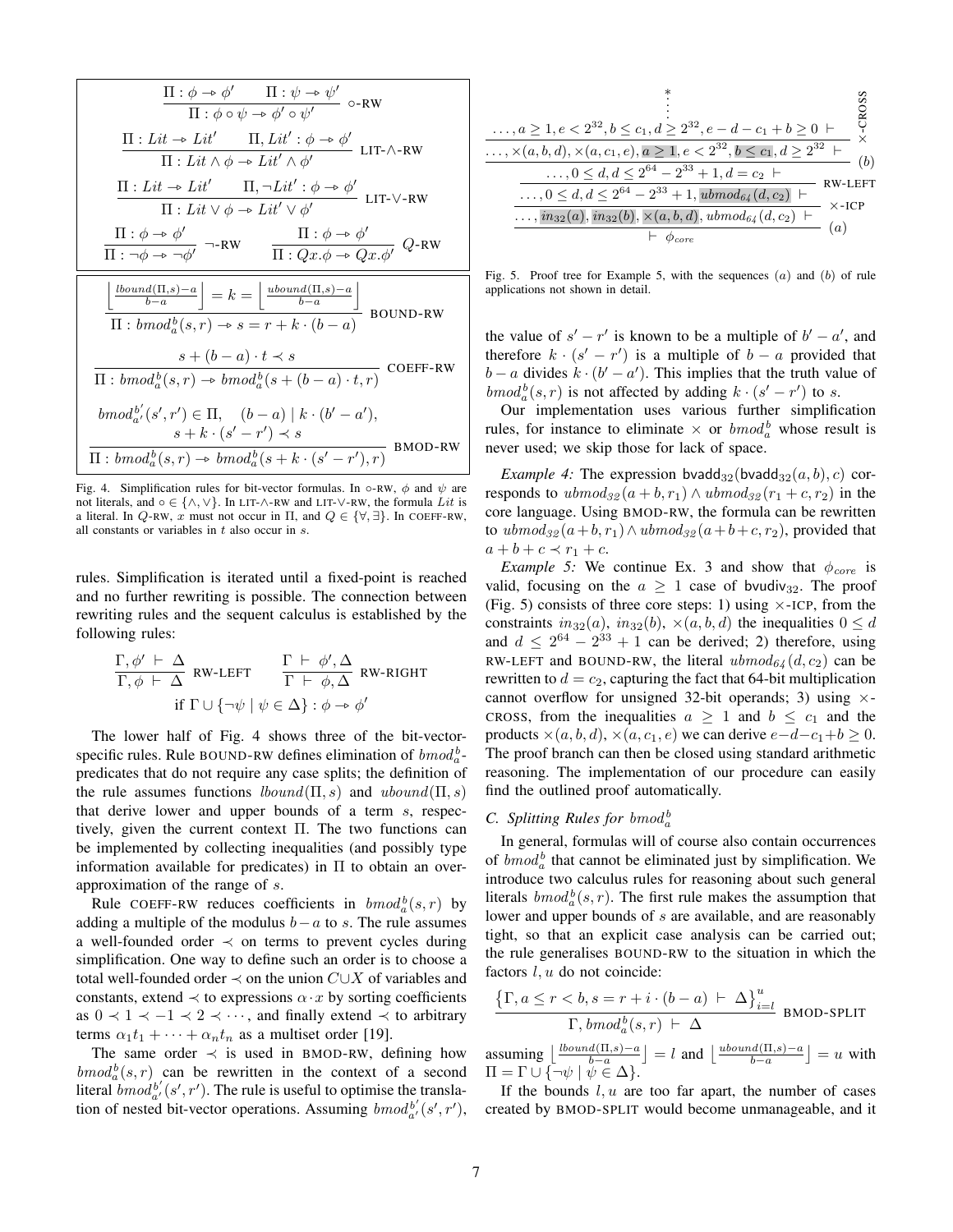TABLE I

<span id="page-7-2"></span>

| COMPARISON OF ELDARICA CONFIGURATIONS AND CPACHECKER. FOR EACH FAMILY, THE TABLE SHOWS THE NUMBER OF SAFE/UNSAFE RESULTS, |
|---------------------------------------------------------------------------------------------------------------------------|
| THE AVERAGE TIME. THE REOUIRED NUMBER OF CEGAR ITERATIONS, AND THE AVERAGE SIZE OF COMPUTED INTERPOLANTS FOR ELDARICA.    |

|                     |        |      | ELDARICA math |         | ELDARICA ilp32 |      |       |         | CPACHECKER -32 |      |       |      |
|---------------------|--------|------|---------------|---------|----------------|------|-------|---------|----------------|------|-------|------|
| Total<br>Categories | Solved | Time | Iter.         | P. Size | Solved         | Time | Iter. | P. Size | Solved         | Time | Iter. |      |
| 551<br>All          |        | 293  | 21.0          | 1.1     | 1.0            | 217  | 28.0  | 13.6    | 1.4            | 180  | 30.6  | 28.5 |
|                     |        | 101  | 73.4          | 31.8    | 1.0            | 117  | 49.7  | 21.7    | 1.2            | 168  | 48.6  | 3.9  |
| <b>HOLA</b><br>46   |        | 44   | 11.4          | 8.9     | 1.1            | 21   | 11.0  | 5.8     | 2.0            | 12   | 84.1  | 87.4 |
|                     |        | 0    |               |         |                | 4    | 6.0   | 0.0     | 1.3            | 4    | 11.4  | 0.0  |
| 21<br><i>llreve</i> |        | 16   | 13.1          | 16.1    | 1.1            | 8    | 17.4  | 27.3    | 1.6            |      | 26.5  | 75.7 |
|                     |        | 5    | 7.4           | 7.6     | 1.1            | 4    | 8.5   | 5.8     | 1.1            |      | 37.3  | 7.0  |
| VeriMAP             | 155    | 132  | 5.8           | 2.3     | 1.0            | 100  | 5.9   | 3.6     | 1.1            | 87   | 12.2  | 18.5 |
|                     |        | 21   | 8.4           | 4.4     | 1.0            | 41   | 11.6  | 2.4     | 1.5            | 33   | 24.8  | 1.3  |
| <b>SVCOMP</b>       | 329    | 101  | 46.1          | 22.9    | 1.0            | 88   | 58.1  | 25.7    | 1.3            | 74   | 44.0  | 26.3 |
|                     |        | 75   | 96.0          | 41.1    | 1.0            | 68   | 77.′  | 35.5    | 1.1            | 126  | 56.5  | 4.5  |

is better to choose a direct encoding of the remainder operation in Presburger arithmetic:

$$
\frac{\Gamma, a \leq r < b, s = r + (b - a) \cdot c + \Delta}{\Gamma, \mathit{bmod}_a^b(s, r) + \Delta}
$$
 BMOD-CONST

where  $c$  is assumed to be a fresh constant. Rule BMOD-CONST corresponds to the encoding chosen in [\[15\]](#page-9-14).

In practice, it turns out to be advantageous to prioritise rule BMOD-SPLIT over BMOD-CONST, as long as the number of cases does not become too big. This is because each of the premises of BMOD-SPLIT tends to be significantly simpler to solve (and interpolate) than the conclusion; in addition, splitting one  $bmod_a^b$  literal often allows subsequent simplifications that eliminate other  $bmod<sub>a</sub><sup>b</sup>$  occurrences.

<span id="page-7-1"></span>*Example 6:* We consider one of the examples from [\[15\]](#page-9-14), the interpolation problem  $A \wedge B$  defined by

$$
A = \neg \text{brule}_8(\text{bvadd}_8(y_4, 1), y_3) \land y_2 = \text{bvadd}_8(y_4, 1)
$$
  

$$
B = \text{brule}_8(\text{bvadd}_8(y_2, 1), y_3) \land y_7 = 3 \land y_7 = \text{bvadd}_8(y_2, 1)
$$

where all variables range over unsigned 8-bit bit-vectors. An eager encoding into LIA would typically add variables to handle wrap-around semantics, e.g., mapping  $y'_4$  = bvadd<sub>8</sub>( $y_4$ , 1) to  $y'_4 = y_4 + b_1 - 2^8 \sigma_1 \wedge 0 \le y'_4 < 2^8 \wedge 0 \le \sigma_1 \le 1$ . Additional variables tend to be hard for interpolation, and the LIA interpolant presented in [\[15\]](#page-9-14) is the formula  $I_{LIA}$  =  $-255 \le y_2 - y_3 + 256[-1\frac{y_2}{256}]$ ; the formula can be mapped back to a pure bit-vector formula if needed.

We outline how our calculus proves the unsatisfiability of  $A \wedge B$ . Translation of the formulas to the core language gives:

$$
A_{\text{core}} = \psi_A \wedge \text{ubmod}_w(y_4 + 1, c_1) \wedge
$$
  
\n
$$
c_1 > y_3 \wedge y_2 = c_1
$$
  
\n
$$
B_{\text{core}} = \psi_B \wedge \text{ubmod}_w(y_2 + 1, c_2) \wedge
$$
  
\n
$$
c_2 \le y_3 \wedge y_7 = 3 \wedge y_7 = c_2
$$

where  $\psi_A = in_8(y_2) \wedge in_8(y_3) \wedge in_8(y_4) \wedge in_8(c_1)$  and  $\psi_B =$  $in_8(y_2) \wedge in_8(y_3) \wedge in_8(y_7) \wedge in_8(c_2)$  are the domains. The main reasoning step is application of the rule BMOD-SPLIT to  $ubmod_w(y_2+1, c_2)$ , using the bounds  $lbound(\Pi, y_2+1) = 4$ and  $ubound(\Pi, y_2 + 1) = 256$  that follow from  $A_{\text{core}}$ ,  $B_{\text{core}}$ :

$$
\dots, 0 \le c_2 < 256, y_2 + 1 = c_2 + \dots, 0 \le c_2 < 256, y_2 + 1 = c_2 + 256 + \dots, \allowbreak ubmody(y_2 + 1, c_2) + \dots
$$
BMOD-SPLIT

Due to  $y_7 = 3 \wedge y_7 = c_2$ , the cases reduce to  $y_2 = 2$  and  $y_2 = 258$ , and immediately contradict  $A_{\text{core}}$ ,  $B_{\text{core}}$ .

# <span id="page-7-0"></span>*D. Quantifier Elimination and Craig Interpolation*

Since the bit-vector rules in this section are all equivalence transformations, QE for bit-vectors can be done exactly as described in Section [III-B.](#page-3-1) As the ranges of all symbols are now bounded, it is guaranteed that any formula will eventually be reduced to Presburger arithmetic, so that we obtain complete QE for (arithmetic) bit-vector constraints.

Similarly, the interpolation approach from Section [III-C](#page-4-2) carries over to bit-vectors, with theorem axioms being generated for each of the rules defined in this section. Since the translation of bit-vector formulas to the core language happens upfront, also interpolants are guaranteed to be in the core language, and can be mapped back to bit-vector formulas if necessary (e.g., as in [\[15\]](#page-9-14)). Interpolants might contain quantifiers, in which case QE can be applied (as described in the first paragraph), so that we altogether obtain a complete procedure for quantifier-free interpolation of arithmetic bitvector formulas. For interpolation problems from software verification, it happens rarely, however, that QE is needed.

In our implementation, we restrict the use of the simplification rules RW-LEFT and RW-RIGHT when computing proofs for the purpose of interpolation. Unrestricted use could quickly mix up the vocabularies of the individual partitions in an interpolation problem  $A \wedge B$ , and thus increase the likelihood of quantifiers in interpolants. Instead we simplify A, B separately upfront using rules in Fig. [4,](#page-6-0) and apply RW-LEFT, RW-RIGHT only when the modified formula  $\phi$  is a literal.

*Example 7:* We continue Example [6,](#page-7-1) and show how our calculus finds the simpler interpolant  $I'_{LIA} = y_3 < y_2$  for the interpolation problem  $A \wedge B$ . The core step is to turn the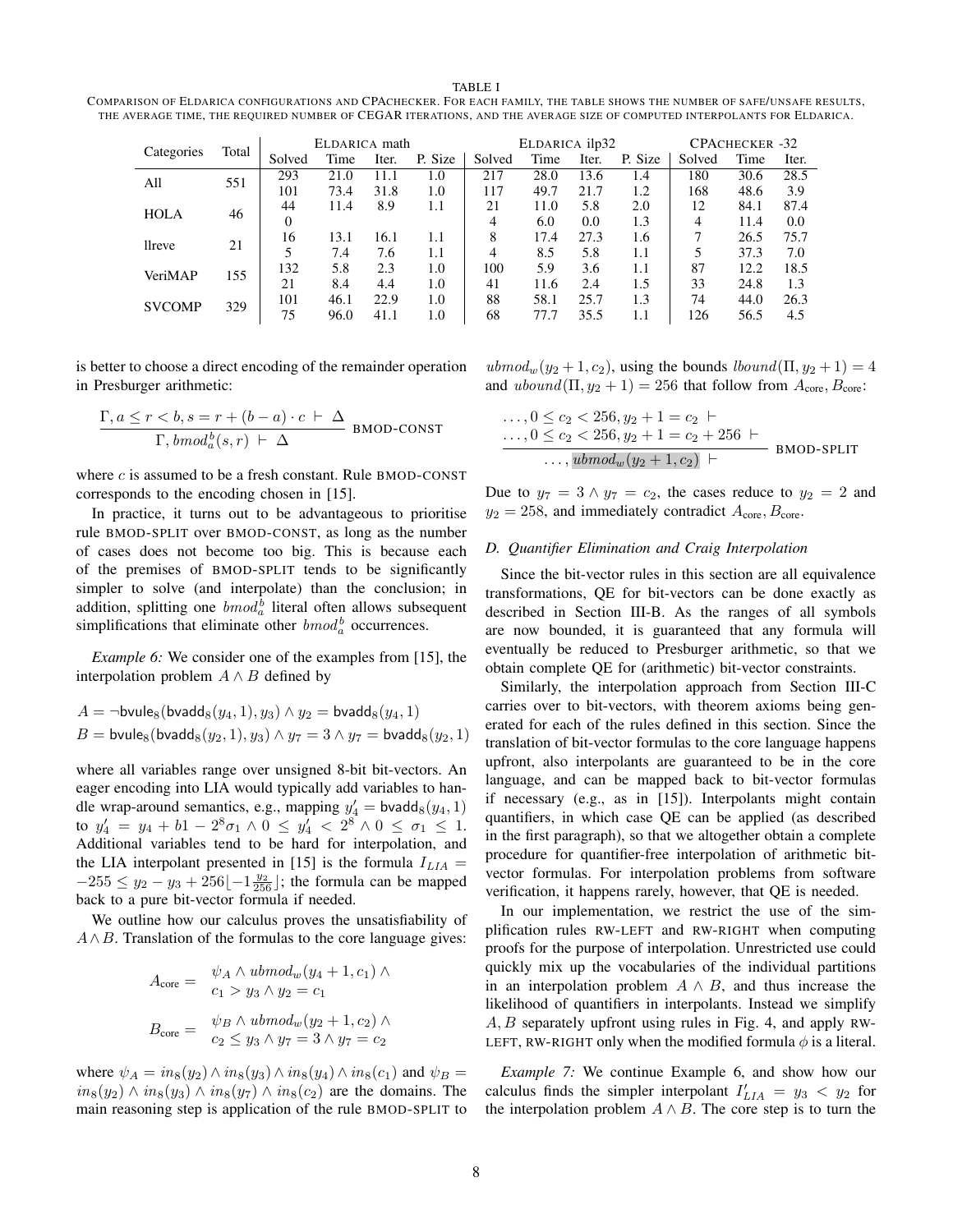<span id="page-8-1"></span>TABLE II PERFORMANCE ON SMT-LIB BV AND QF\_BV PROBLEMS. FOR EACH FAMILY, THE FIRST/SECOND ROW GIVES SAT/UNSAT PROBLEMS.

|               |                | <b>PRINCESS</b> | Z3             |      | CVC <sub>4</sub> |      |  |
|---------------|----------------|-----------------|----------------|------|------------------|------|--|
| Category      | Total          | Time            | Total          | Time | Total            | Time |  |
| Automizer     | 16             | 158.2           | 16             | 0.1  | 14               | 0.1  |  |
|               | 127            | 215.1           | 137            | 0.0  | 137              | 0.3  |  |
|               | 5              | 268.6           | 108            | 6.9  | 34               | 1.0  |  |
| keymaera      | 3771           | 2.5             | 3923           | 0.3  | 3921             | 0.1  |  |
|               | 2              | 2.5             | 132            | 0.1  | 132              | 1.5  |  |
| psyco         | 3              | 141.6           | 62             | 0.2  | 62               | 0.5  |  |
|               | 15             | 2.3             | 17             | 0.0  | 17               | 0.0  |  |
| tptp          | 54             | 1.7             | 56             | 0.0  | 56               | 0.0  |  |
| <b>RND</b>    | 2              | 40.8            | 40             | 6.9  | 25               | 40.7 |  |
|               | 5              | 188.5           | 28             | 6.7  | 22               | 13.2 |  |
| <b>RNDPRE</b> | $\overline{c}$ | 7.4             | 20             | 19.0 | 22               | 26.9 |  |
|               | 14             | 53.9            | 36             | 14.1 | 26               | 29.3 |  |
| model         | 16             | 1.9             | 144            | 0.0  | 73               | 10.8 |  |
|               | $\overline{0}$ |                 | $\overline{0}$ |      | $\overline{0}$   |      |  |
| Heizmann      | 13             | 49.8            | 15             | 37.8 | 18               | 18.1 |  |
|               | 27             | 155.5           | 17             | 50.7 | 108              | 8.3  |  |
|               | 0              |                 | 34             | 4.4  | 32               | 1.5  |  |
| ranking       | 5              | 12.0            | 19             | 19.5 | 13               | 0.4  |  |
|               | 25             | 94.9            | 36             | 0.5  | 54               | 14.2 |  |
| fixpoint      | 26             | 85.0            | 73             | 0.6  | 75               | 2.3  |  |
| QFBV          | 334            | 2.3             | 2701           | 11.6 | 2632             | 17.4 |  |
|               | 164            | 16.4            | 1967           | 29.7 | 1919             | 19.3 |  |

application of BMOD-SPLIT into an explicit axiom; after slight simplifications, this axiom is:

$$
Ax = \begin{pmatrix} ubmod_w(y_2+1, c_2) \land 3 \le y_2 < 256 \land in_8(c_2) \end{pmatrix} \to
$$
  

$$
\begin{pmatrix} y_2+1 = c_2 \lor y_2+1 = c_2+256 \end{pmatrix}
$$

The axiom mentions all assumptions made by the rule, including the bounds  $3 \leq y_2 < 256$  that determine the number of resulting cases (or, alternatively, the formulas  $c_1 > y_3, y_2 = c_1, c_2 \le y_3, y_7 = 3, y_7 = c_2$  from which the bounds derive). The axiom also includes domain constraints like  $in_8(c_2)$  for occurring symbols, which later ensures that possible quantifiers in interpolants range over bounded domains. The quantified axiom is  $QAx = \forall y_2, c_2. Ax$ , and can be used to construct an interpolating proof:

$$
\begin{array}{c}\n\vdots \\
\lfloor c_1 > y_3 \rfloor_L, \lfloor y_2 = c_1 \rfloor_L, \lfloor c_2 \le y_3 \rfloor_R, \\
\lfloor y_7 = 3 \rfloor_R, \lfloor y_7 = c_2 \rfloor_R, \lfloor y_2 + 1 = c_2 \rfloor_R \quad \vdash \ \emptyset \quad \blacktriangleright y_3 < y_2 \\
\hline\n\hline\n\end{array}
$$
\n
$$
\begin{array}{c}\n\ldots \quad \mathcal{P} \\
\hline\n\lfloor A_{\text{core}} \rfloor_L, \lfloor B_{\text{core}} \rfloor_R, \lfloor A x \rfloor_R \quad \vdash \ \emptyset \quad \blacktriangleright y_3 < y_2 \\
\lfloor A_{\text{core}} \rfloor_L, \lfloor B_{\text{core}} \rfloor_R, \lfloor A x \rfloor_R \quad \vdash \ \emptyset \quad \blacktriangleright y_3 < y_2\n\end{array} \forall \text{-LEFT } \mathcal{P}
$$

We only show one of the cases,  $P$ , resulting from splitting the axiom  $\left| Ax \right|_R$  using the rules from Fig. [2.](#page-2-2) The final interpolant  $y_3 < y_2$  records the information needed from  $A_{\text{core}}$  to derive a contradiction in the presence of  $y_2 + 1 = c_2$ ; the branch is closed using standard arithmetic reasoning [\[10\]](#page-9-9).

# V. EXPERIMENTS

<span id="page-8-0"></span>We have implemented the procedures in the PRINCESS theorem prover. PRINCESS also partly supports operators like shift and bit-wise and/or. All experiments were done using PRINCESS version 2018-05-25 on an AMD Opteron 2220 SE machine, running 64-bit Linux and Java 1.8. Runtime was limited to 10min wall clock time, and heap space 2GB.

*c) SAT Checking on BV and QF BV Problems:* Results on SMT-LIB benchmarks are given in Table [II.](#page-8-1) We compare our implementation with Z3 4.8.0 and CVC4 1.6. Our procedure can solve a similar number of problems as Z3 and CVC4 on many of the BV families. Although our procedure is not specifically designed for QF BV, we include overall numbers for completeness (excluding the families ASP and Sage). However, the overwhelming majority of the QF BV benchmarks contains bit-wise operations not fully supported by PRINCESS yet. QF\_BV families on which our procedure does well include Example [3](#page-5-2) and the PSPACE family.

*d) Verification of C Programs:* Since it is difficult to compare interpolation procedures outside of an application, we present results of running the ELDARICA version 2.0- alpha3 model checker<sup>[5](#page-8-2)</sup> on a benchmark set of  $551$  C programs, using the implementation of our calculus in PRINCESS as interpolation procedure (Table [I\)](#page-7-2). The benchmarks are the programs used in [\[31\]](#page-9-30) for evaluating different predicate generation strategies. The programs use only arithmetic operations, no arrays or heap data structures. For this paper, we interpret the programs as operating either on the mathematical integers (*math*), or on signed 32-bit bit-vectors (*ilp32*) with wraparound semantics. Both configurations were running a parallel portfolio of two interpolation strategies (ELDARICA option -abstractPO): straightforward interpolation to compute predicates, and the interpolation abstraction technique [\[32\]](#page-9-31). The experiments show that our interpolation approach for bitvectors can solve almost as many programs as the existing interpolation methods for mathematical integers, with a similar number of CEGAR iterations, and with interpolants of comparable size. The scatter plot in Fig. [6](#page-9-32) indeed shows very similar runtimes for the two configurations.

As comparison, we also ran CPACHECKER 1.7 [\[33\]](#page-9-33) on the benchmarks, using options -predicateAnalysis -32 and MATHSAT as solver; MATHSAT uses the interpolation method from [\[15\]](#page-9-14). As can be seen in Table [I,](#page-7-2) our method is competitive with CPACHECKER on all considered families, in particular for the safe programs. We remark, however, that we are comparing different verification systems here. Although both ELDARICA and CPACHECKER apply CEGAR and interpolation, there are many factors affecting the results.

# VI. CONCLUSIONS

We have presented a new calculus for Craig interpolation and quantifier elimination in bit-vector arithmetic. While the experimental results in model checking are already promising, we believe that there is still a lot of room for extension and

<span id="page-8-2"></span><sup>5</sup><https://github.com/uuverifiers/eldarica>